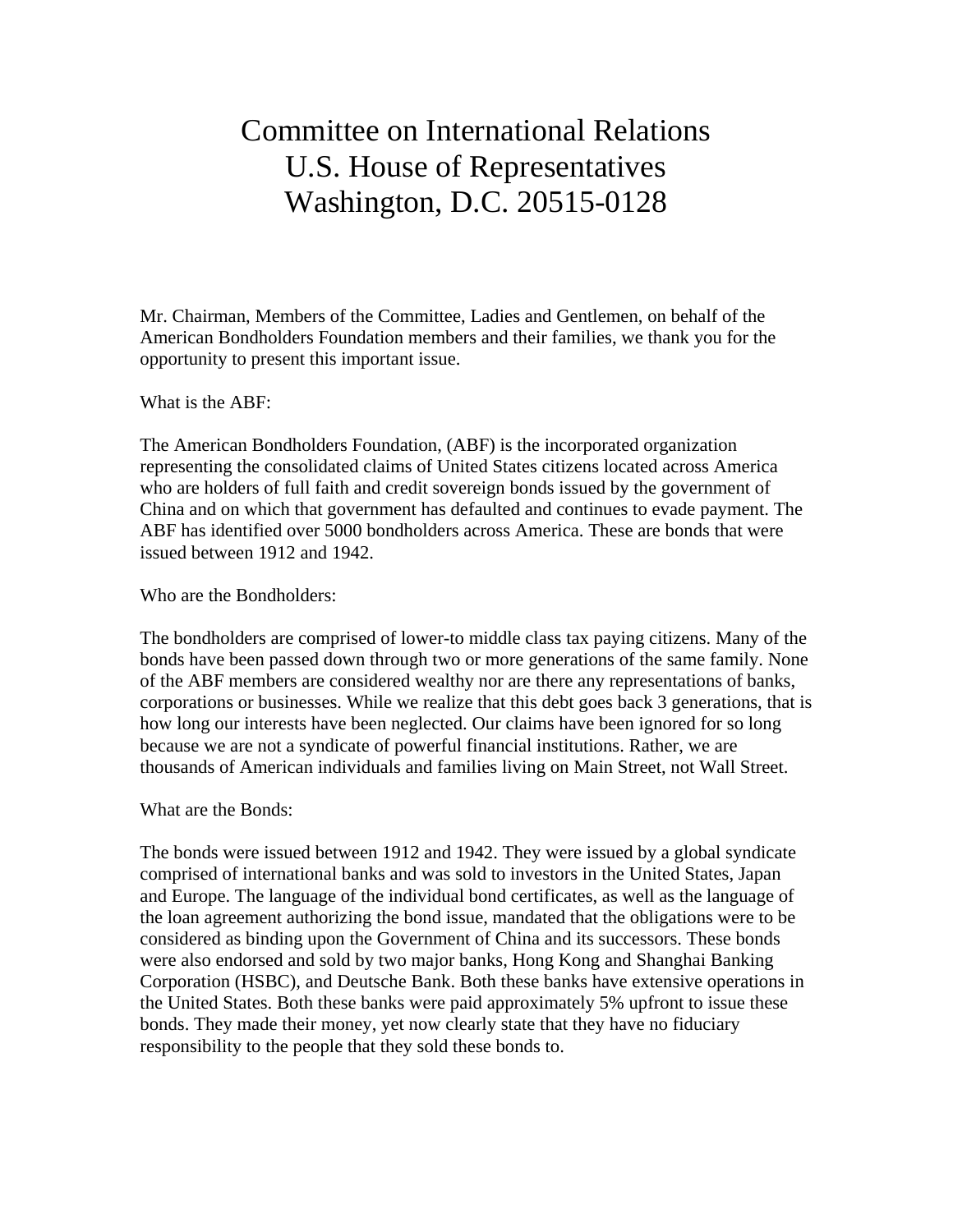With the outbreak of the Sino-Japanese war and then WW II, the Chinese Government ceased payments on the bonds in 1939 and never resumed payment. The Communist Chinese Government (the People's Republic of China) assumed control of mainland China in 1949, and repudiated all outstanding debt incurred by the prior Chinese government. While the PRC Chinese Government has received the benefits of the revenues and assets that secured the bonds, it has consistently evaded the corresponding liabilities to American bondholders.

Is there precedent for payment of these bonds?

When the People's Republic of China and the United States "normalized" relations in 1979 the Chinese Government made a small payment (totaling \$81 million) to the United States as "compensation" for American owners of tangible property located in China that the PRC expropriated in 1949. This agreement did not provide for any compensation to American holders of defaulted Chinese Government bonds.

The PRC Chinese Government did recognize the principle of its liability for payment of pre 1949 Chinese Government bonds when it paid Great Britain in 1987 to settle the claims of British bondholders. British bondholders had protested when the PRC tried to sell new Chinese Government bonds in London's capital markets without first resolving the claims of British bondholders for pre 1949 Chinese Government bonds that the PRC Government was refusing to honor. Americans own some of the same series of defaulted pre 1949 Chinese bonds that China acknowledged responsibility for in 1987 to British bondholders.

Russia assumed the debt obligations of the Soviet Union after its dissolution in 1991 and even agreed in the 1990's to honor the pre-1917 Czarist era Russian defaulted bonds owed to French bondholders. Germany assumed all the debt obligations of communist East Germany and other post communist Eastern European governments have continued to honor their communist government era sovereign bonds and debts.

The PRC has continued to have UNLIMITED access to all of our capital markets. Find me a US business or entity that is allowed to continue issuing stocks or bonds when they have not resolved the ones that are in default? Why is a foreign government not subject to the same rules and regulations that we as Americans are? Why are they afforded special rights and privileges far beyond American businesses or individuals?

Failure to resolve these defaulted bonds has allowed the PRC free and unfettered access to sell bonds in America in possible contravention of the Johnson debt default act which prohibits US firms from selling securities of sovereign issuers who have defaulted on their full faith and credit obligations owed to America. To date no one in the federal government has thought it necessary to enforce United States laws when the violator is the PRC. Why are the People's Republic of China afforded special rights and privileges far beyond American businesses or individuals?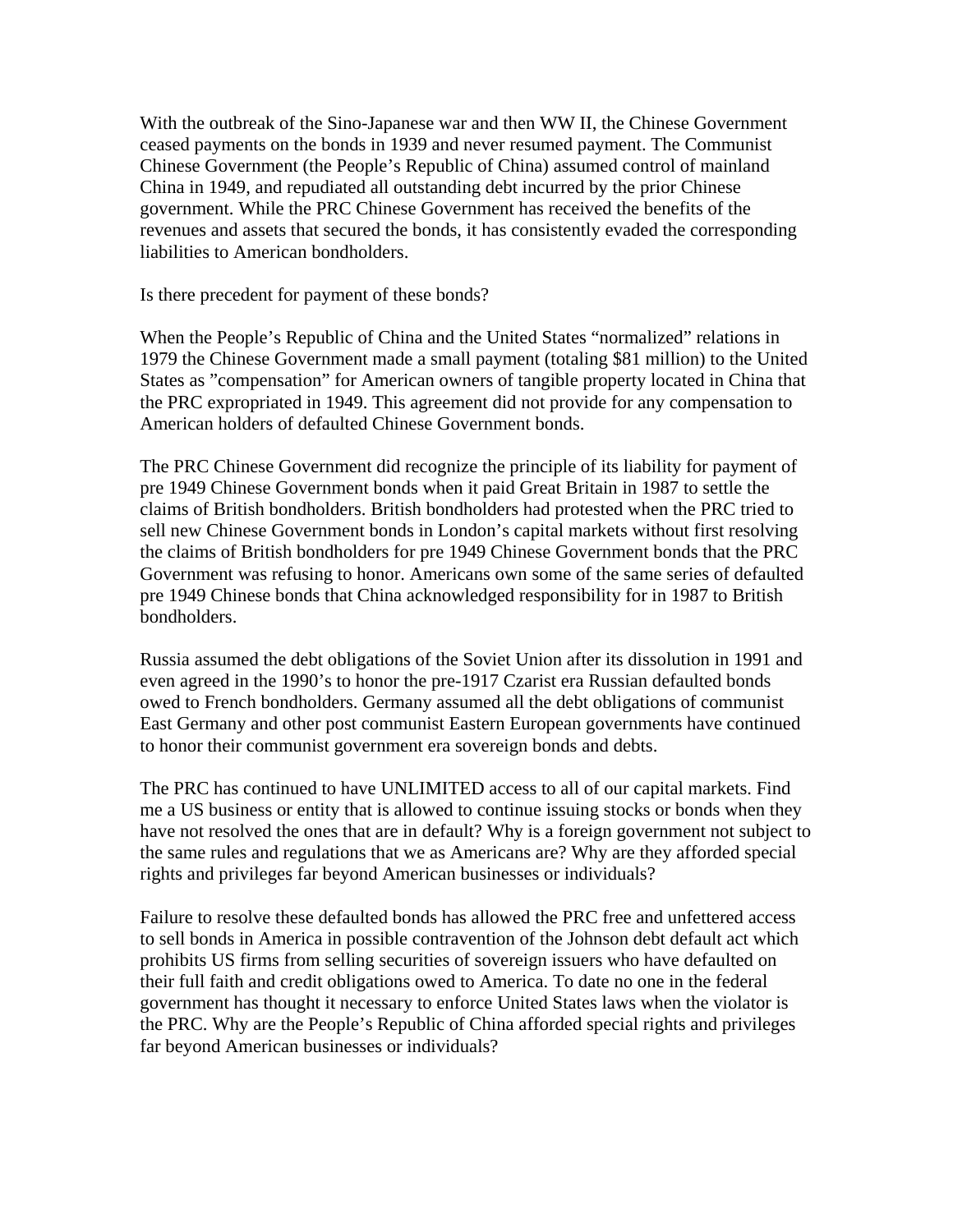International law requires a successor government of a prior internationally recognized and legitimate government of the same nation to honor the financial obligations of the predecessor government. Accordingly, the current government of China is obligated to pay the defaulted full faith and credit bonds owed to Americans that were issued by a predecessor Chinese government.

Unlike the pariah Saddam Hussein regime in Iraq, which was subject to condemning United Nations sanctions and resolutions prior to the April 2003 liberation of Iraq, the Chinese Government that issued the now-defaulted full faith and credit Chinese bonds between 1912 and 1949 was a long-time United States ally that had full international legitimacy as a founding member of the United Nations and as the sovereign government of China at the time of issuance of the bonds. Now the PRC publicly mandates that International Law be upheld in Iraq, where the PRC is owed significant money. How hypocritical can the leaders of the PRC be when on one hand they demand that Iraq honor its debt from a prior government and on the other hand they choose to ignore International Law when it comes to honoring China's financial obligations to American citizens?

The People's Republic of China has become an economic powerhouse with full financial ability to pay its foreign debts. They choose to evade payment on the lawful claims of American citizens who hold these bonds. The Chinese Government and its controlled agencies and businesses own large sums of bonds issued by the U. S. Treasury. The People's Republic of China presently receives approximately \$4 billion each year from American taxpayers in the form of interest income on U.S. Treasury bonds held by the Chinese government. The PRC also enjoys a \$100 billion annual trade surplus with the United States, giving them an estimated \$400 billion current account. Yet the government of China continues its discriminatory evasion of payment to American bondholders. It is the position of the Chinese government that China should not have to honor their nation's full faith and credit sovereign obligations if they choose not to. Such an insular worldview, flaunting the flagrant disregard of established principles of international trade and commerce, will not serve the interests of the PRC in the community of nations and is inconsistent with the status of the PRC as a most favored trading partner and member of the World Trade Organization. Such a posture can only act to harm the long term interests of both the United States and China.

On June 13, 2001, at the direction of the White House Counsel, the United States Department of State and the Securities and Exchange Commission, the ABF contacted the Foreign Bondholders Protective Council (the "FBPC") to initiate collection proceedings on these defaulted obligations. The FBPC was created by Presidential Executive Order to assist U.S. citizens in collecting on foreign defaulted debts. The FBPC has successfully completed collection of 47 previous defaulted bond settlements. All of the previous bond settlements have been with the direct involvement and assistance of all three Executive Branches of the US Government. The ABF has appealed to the U.S. Department of State for assistance in resolving this disgraceful situation. Our appeals have fallen on deaf ears anytime it involves China.